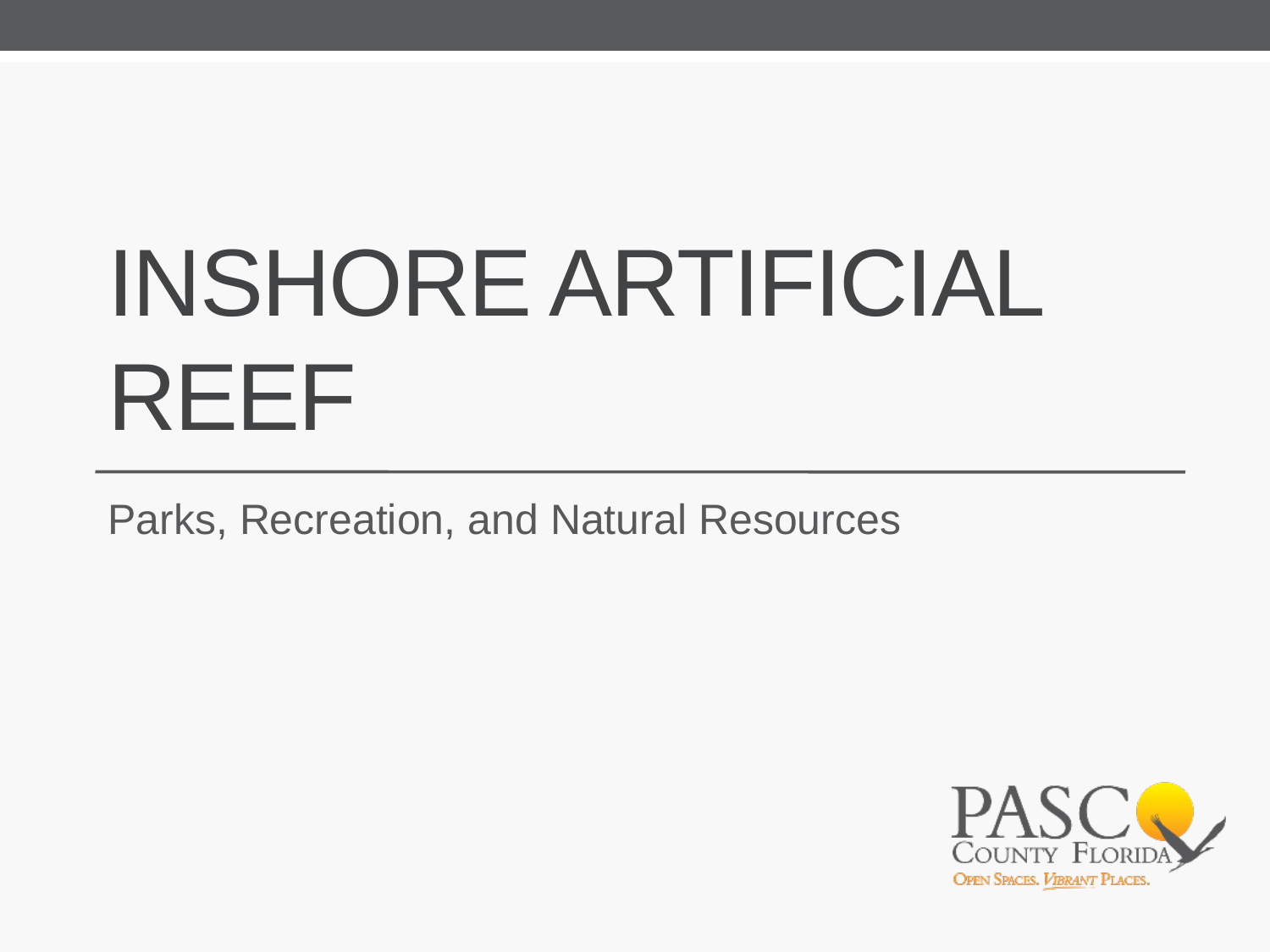Gulf Coast<br>Income Strategies Pithlachascotee River Green = Warning Pilings Brown = Mooring balls Yellow = boundary  $Tan = trail$ 

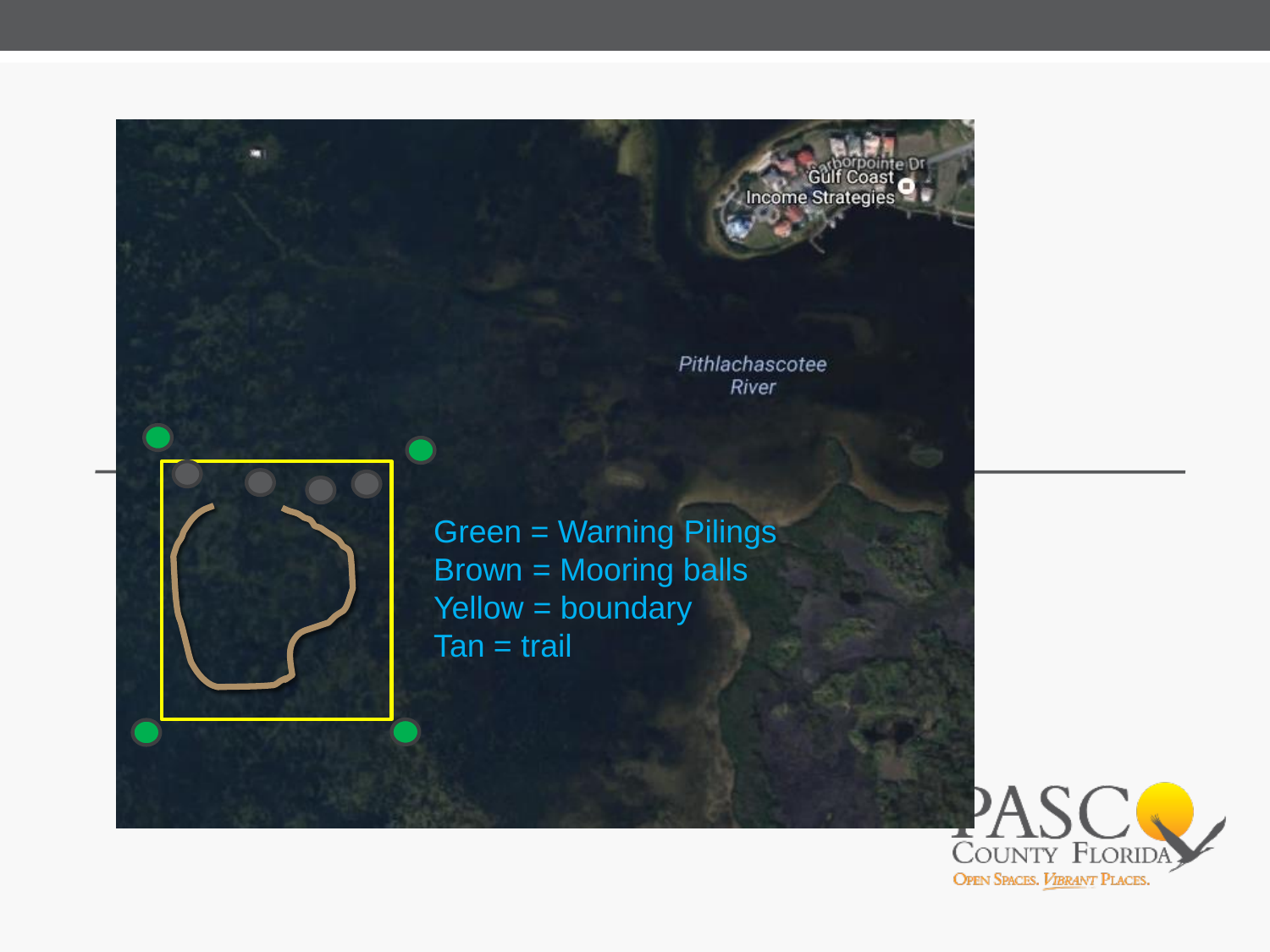## Project Components

- Establish a boater exclusion area in already hazardous area.
- Permit and establish a inshore reef area where people can pull up, moor a vessel and follow a snorkel trail.
- **Establish unique features in rocky or sandy area.** Minimize impact on existing grass beds.
- Similar projects in other locals. Nothing like it in this geographical region.
- Use signage to broaden public knowledge on features of near shore areas.
- Hernando County very interested in similar features, as is Citrus. Potential to become the spring coast inshore reef trail.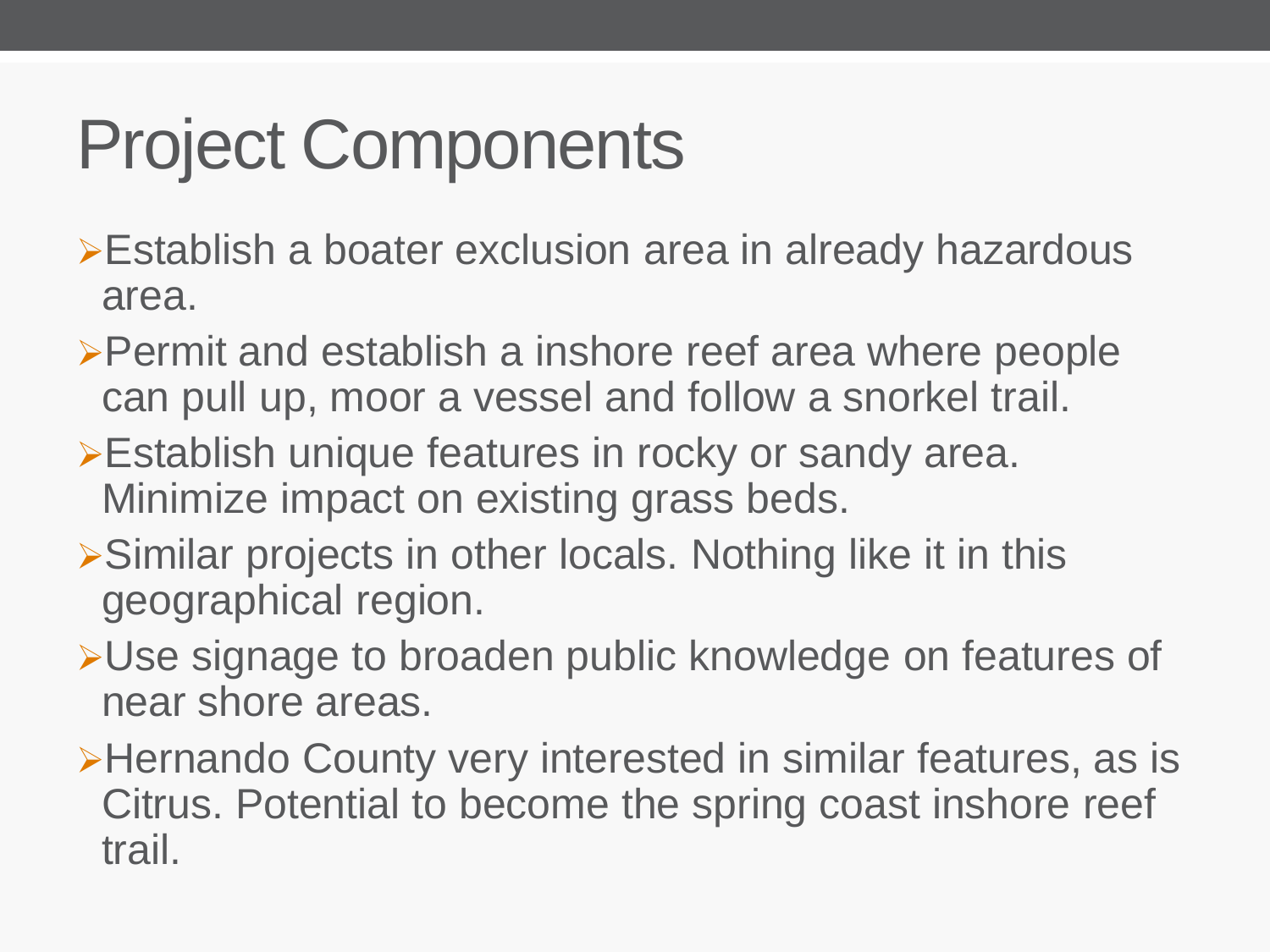### Phil Foster Snorkel Trail

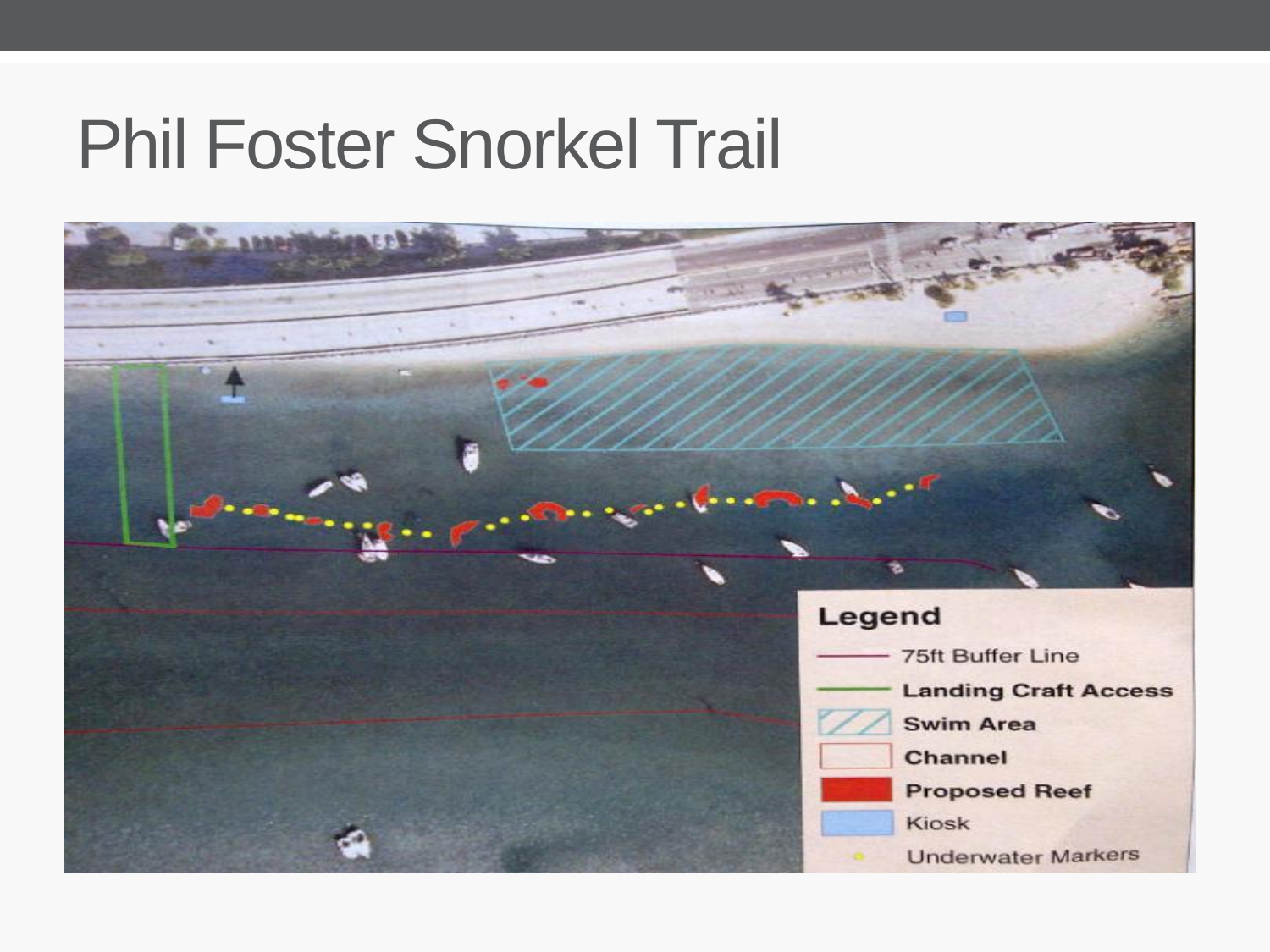### A bit of creativity could make this standout!

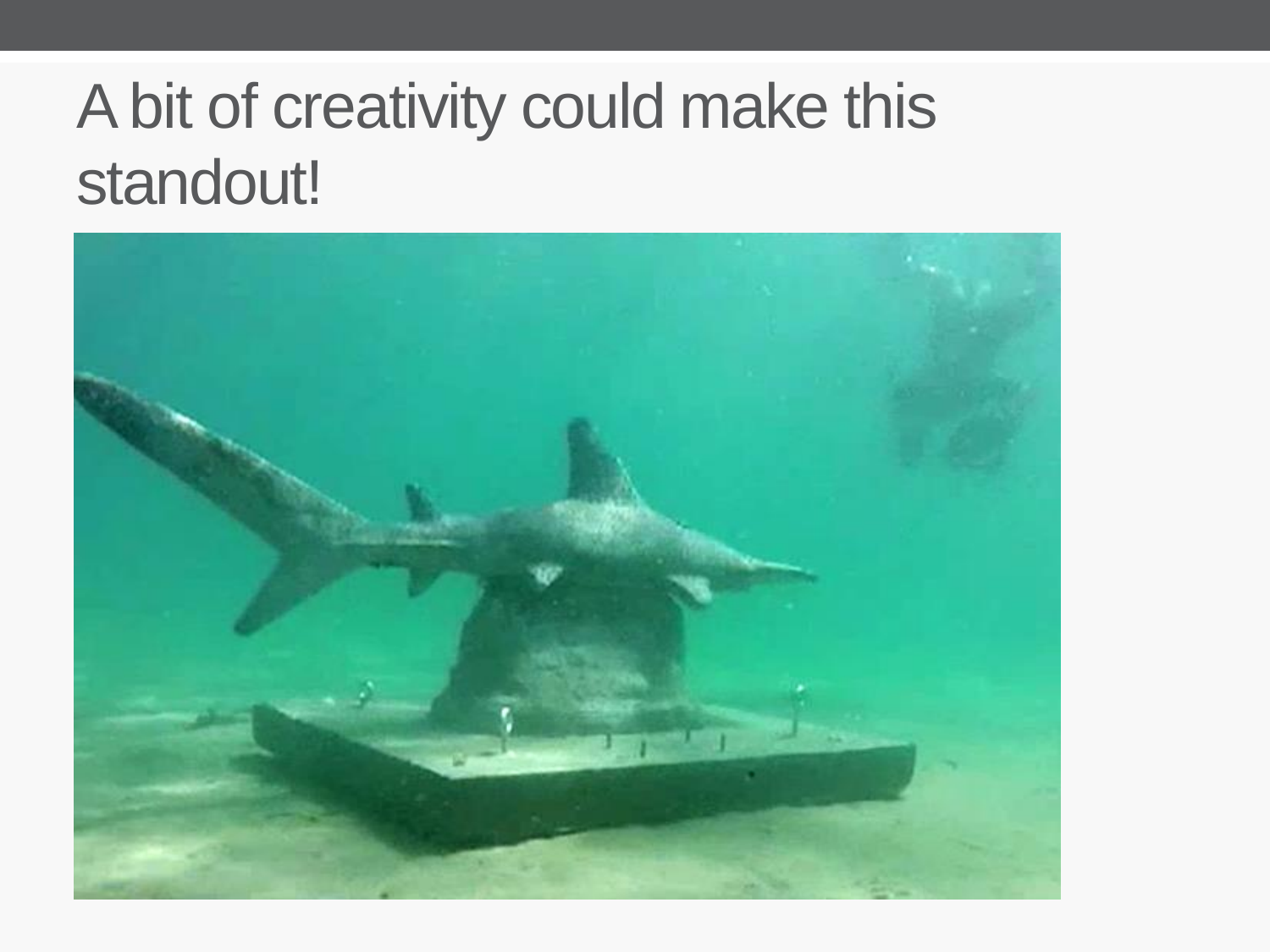# Applicability to RESTORE

- **≻1. Provides Restoration and Protection of Natural** Resources (NR)
	- Long term benefits greater than 20 years (as proven in the last reef assessment)!
	- Breeding areas for juvenile game fish and bait fish
	- Prevent damage to seagrass area from prop scarring.

#### **≻2. Mitigates damage to fish, wildlife or natural resources**

• Project intentionally halts existing impacts. It provides long term indirect impact with a positive impact to recreational and commercial fishing.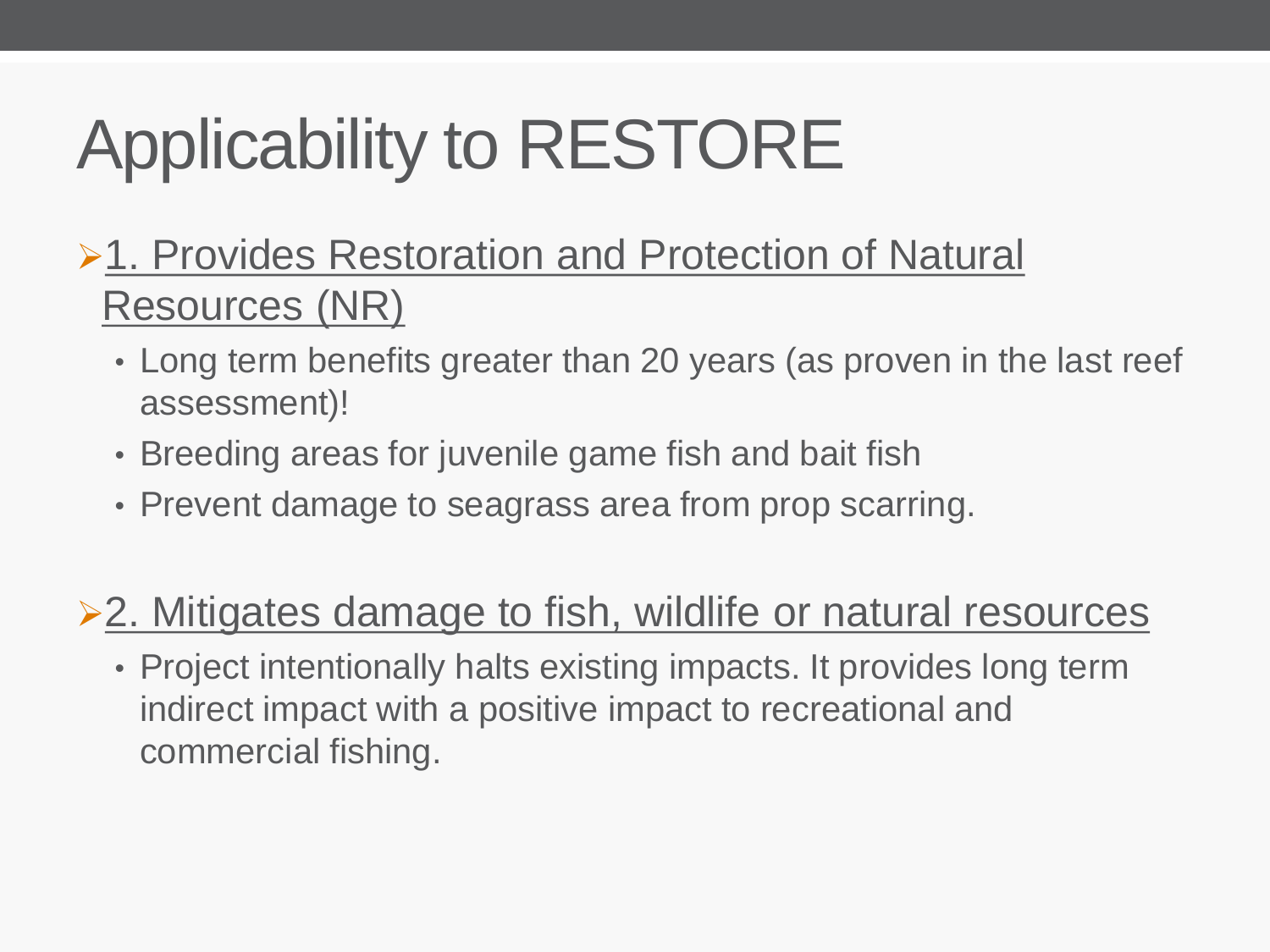### Applicability Continued…..

- ▶ 3. Implements a federally approved marine or coastal plan.
	- Conforms and meets the National Artificial Reef Plan as outlined by NOAA.
	- Supported by the Florida Fish and Wildlife Artificial Reef Plan.
- **≻4. Workforce Development and Creation** 
	- Positively affects local marine based economies. Tourism draw potential to the area!
- **≻6A. Infrastructure Projects Benefitting Economy**  $\triangleright$  Positive benefit is realized by a more than one neighborhood.

#### **≻6B. Infrastructure Projects Benefitting Ecological Resources**

• Project has a direct measurable benefit to an ecological resource with benefit, enhancement, or restoration goals, and the benefit corrects a deficiency or restores a function to at least (75% of such goals).